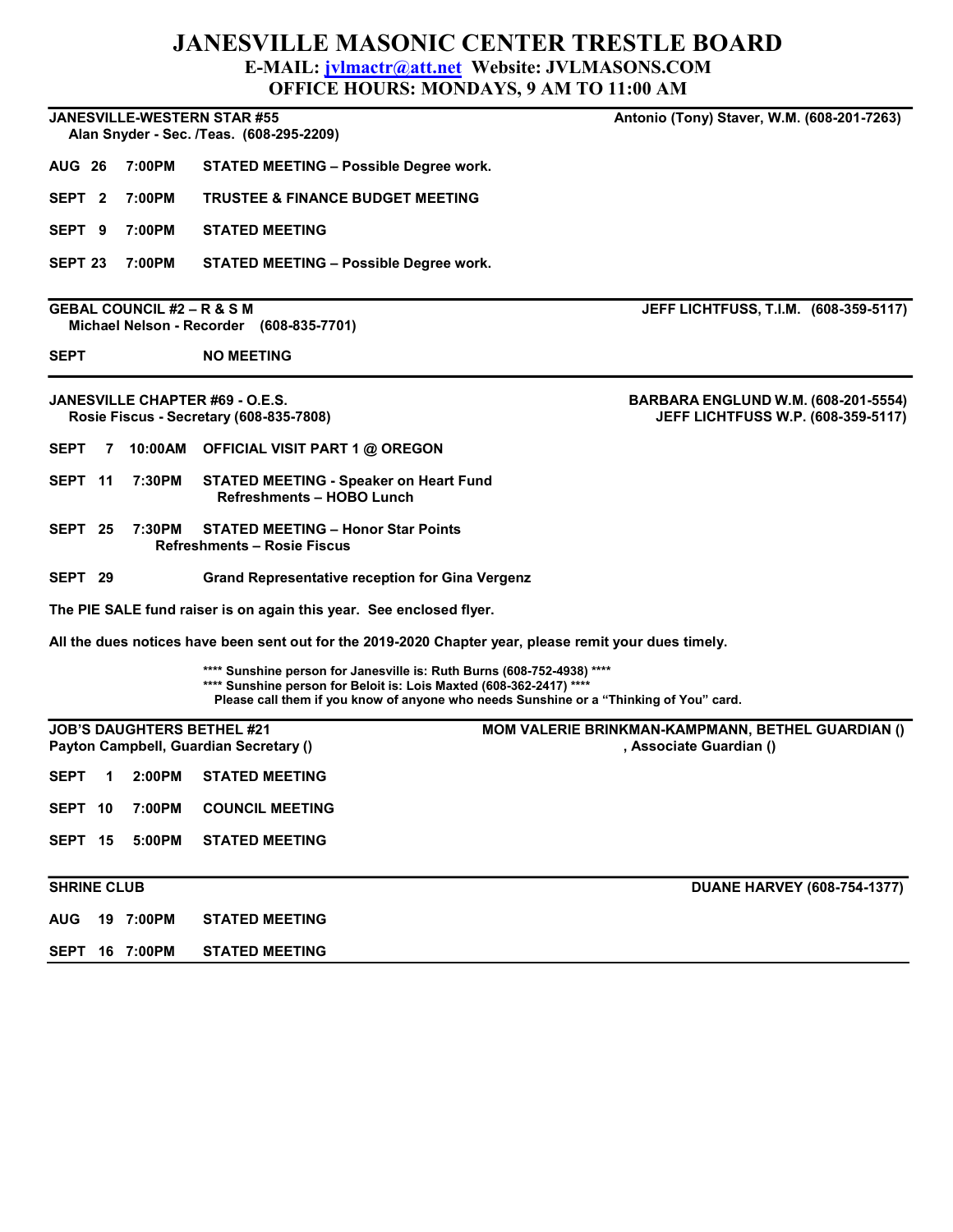

## JANESVILLE'S TRESTLE-BOARD DESIGNS

E-mail: jvlmactr@ATT.NET Website: jvlmasons.com



SEPTEMBER 2019

| <b>SUNDAY</b>                                                                               | <b>MONDAY</b>                                                                           | <b>TUESDAY</b>                                                                                                                                                                                                                                       | <b>WEDNESDAY</b>                                              | <b>THURSDAY</b> | <b>FRIDAY</b>               | <b>SATURDAY</b>                                                             |
|---------------------------------------------------------------------------------------------|-----------------------------------------------------------------------------------------|------------------------------------------------------------------------------------------------------------------------------------------------------------------------------------------------------------------------------------------------------|---------------------------------------------------------------|-----------------|-----------------------------|-----------------------------------------------------------------------------|
| $\blacktriangleleft$<br><b>JOB'S</b><br><b>DAUGHTERS</b><br><b>STATED MEETING</b><br>2:00PM | $\overline{2}$<br><b>LABOR DAY</b>                                                      | 3<br><b>BLOOD DRIVE</b><br>9:30AM-2:30PM<br><b>JANESVILLE-</b><br><b>WESTERN</b><br><b>STAR</b><br><b>TRUSTEES &amp;</b><br><b>FINANCE</b><br><b>COMMITTEE</b><br>7:00PM<br><b>MEETING</b><br><b>GEBEL</b><br><b>COUNCIL #2</b><br><b>NO MEETING</b> | 4                                                             | 5               | 6<br><b>KITCHEN IN USE</b>  | $\overline{7}$<br>(JWS 55<br><b>PRACTICE 9 AM)</b><br>&<br><b>BREAKFAST</b> |
| 8                                                                                           | 9<br><b>JANESVILLE-</b><br><b>WESTERN STAR</b><br>#55<br>7:00PM<br><b>MEETING</b>       | 10<br><b>JOB'S</b><br><b>DAUGHTERS</b><br><b>COUNCIL</b><br><b>MEETING</b><br>6:30PM                                                                                                                                                                 | 11<br>O.E.S. #69<br>7:30PM<br><b>STATED</b><br><b>MEETING</b> | $\overline{12}$ | 13<br><b>KITCHEN IN USE</b> | 14<br>(JWS 55<br><b>PRACTICE 9 AM)</b><br>&<br><b>BREAKFAST</b>             |
| 15<br><b>JOB'S</b><br><b>DAUGHTERS</b><br><b>STATED MEETING</b><br>5:00PM                   | 16<br><b>BLOOD DRIVE</b><br>9:30AM-2:30PM<br><b>ZOR SHRINE</b><br><b>CLUB</b><br>7:00PM | 17                                                                                                                                                                                                                                                   | 18                                                            | 19              | 20<br><b>KITCHEN IN USE</b> | 21<br><b>JWS 55</b><br><b>PRACTICE 9 AM)</b><br>ጼ<br><b>BREAKFAST</b>       |
| 22                                                                                          | 23<br><b>JANESVILLE-</b><br><b>WESTERN STAR</b><br>#55<br>7:00PM<br><b>MEETING</b>      | 24                                                                                                                                                                                                                                                   | 25<br>O.E.S. #69<br>7:30PM<br><b>STATED</b><br><b>MEETING</b> | 26              | 27<br><b>KITCHEN IN USE</b> | 28<br>(JWS 55<br><b>PRACTICE 9 AM)</b><br>&<br><b>BREAKFAST</b>             |
| 29<br><b>O.E.S. GRAND</b><br><b>REPRESENTATIVE</b><br><b>PARTY</b>                          | 30<br><b>RED CROSS</b><br><b>BLOOD DRIVE</b><br>9:30AM-2:30PM                           |                                                                                                                                                                                                                                                      |                                                               |                 |                             |                                                                             |

Mondays: - have coffee and conversation at 9:00 AM to whenever. Everyone is welcome. Maybe we could get enough to have some card games or a game of pool going. Also, workday around building, cleaning and sprucing up things. All are welcome to come.

AMERICAN RED CROSS BLOOD DRIVE: The Trustees are providing our building to the American Red Cross as a courtesy to the community and the American Red Cross. The American Red Cross will be holding a monthly Blood Drive every third Monday of the month from 9:30 am to 2:30 pm. The Red Cross is also holding extra drives due to shortages and will be at the Janesville Masonic Center on **SEPTEMBER 3** from 9:30 am to 2:30 pm. Please help support them. Walk-ins are welcome but appointments are best. Appointments can be made through the jvlmasons.com website and clicking on the Red Cross icon or by going to redcross.org. The next Blood Drives will be August 19, September 3, September 16 and possibly September 30. Help! Help! Help is needed from all orders to just be in the building if a special need may arise. One to two hours each Blood Drive to supplement other the other lodge members that are helping. PLEASE SUPPORT YOUR LODGE AND THE MASONIC CENTER.